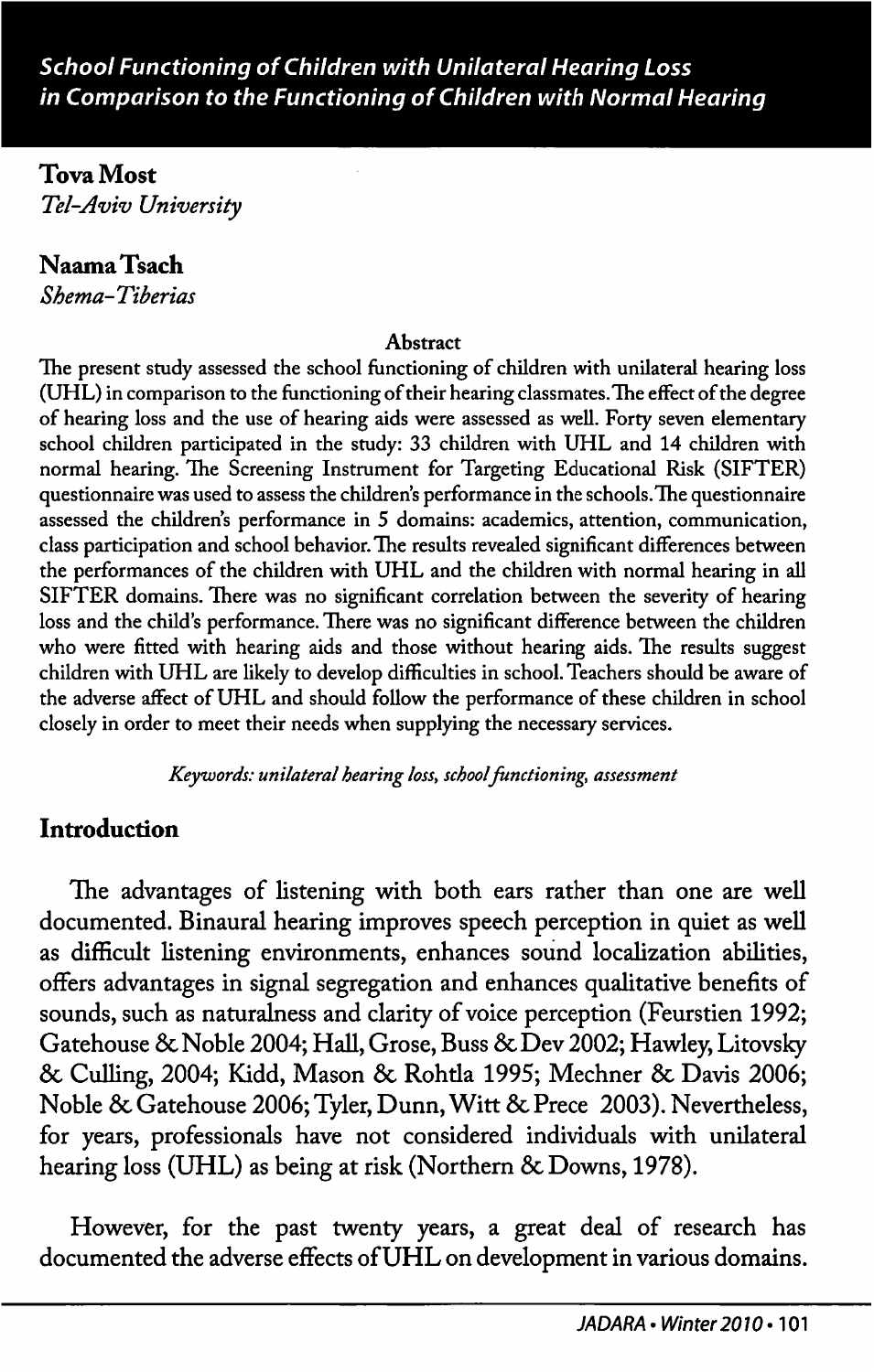These children were found to be at higher risk for encountering academic difficulties. Reports demonstrated they were approximately 10 times more likely to fail a grade than their normal hearing peers (Bess & Tharpe, 1984; Oyler, Oyler & Matkin, 1988). They scored lower on intelligence tests (Klee 8c Davis-Dansky, 1986) and in many cases, there were reports on them receiving special services in school (McKay, Knightly, Marsh, Amann 8c Gravel, 2007). Children with UHL were reported to have attention difficulties. Culberstone & Gilbert (1986) reported that teachers described these children as daydreamers; They were easily distracted and had difficulties in following instructions.

Children with UHL were found to be at risk for speech and language delays. For example, Kiese-Himmel (2002) reported that their average age for two-word utterances was found to be delayed, on the average appearing at 23.5 months. Borg et al. (2002) studied 58 children with severe to profound UHL aged 4-6 years and found significant language delay in comparison to children with normal hearing. Children with UHL were found to be at greater risk for encountering social-emotional difficulties in comparison to normal hearing peers. Bess & Tharpe (1986) reported that 20% of the children were considered by their teachers to have behavioral problems. Stein (1983) reported that 42% of the school-age children with UHL in that study were described by teachers and parents as having behavioral difficulties, including aggression and social withdrawal.

# Degree of UHL and Use of Hearing Aid

The effect of the degree of the UHL on the child's functioning was previously examined in several studies. In a review on this issue. Lieu (2004) reported on no significant correlations between the child performance in school and the severity of the UHL. Other researchers, however, reported on correlations between the severity of the UHL and the children's intelligence scores. Those with severe to profound hearing loss (HL) scored lower than those with lesser degrees of hearing loss (Culbertson and Gilbert, 1986).

Many children with UHL are not fitted with hearing aids and if they are, this is not done before they reach school age. This late-fitting is the result of late diagnosis (Johnson et al., 2005; Oyler & McKay, 2008), the audiologist's decision to wait until more audiological data is acquired ("watchful waiting"), or dependent upon parental decision (McKay et al., 2008). Davis et al. (2001) reported that those who were fitted with hearing aid (HA) were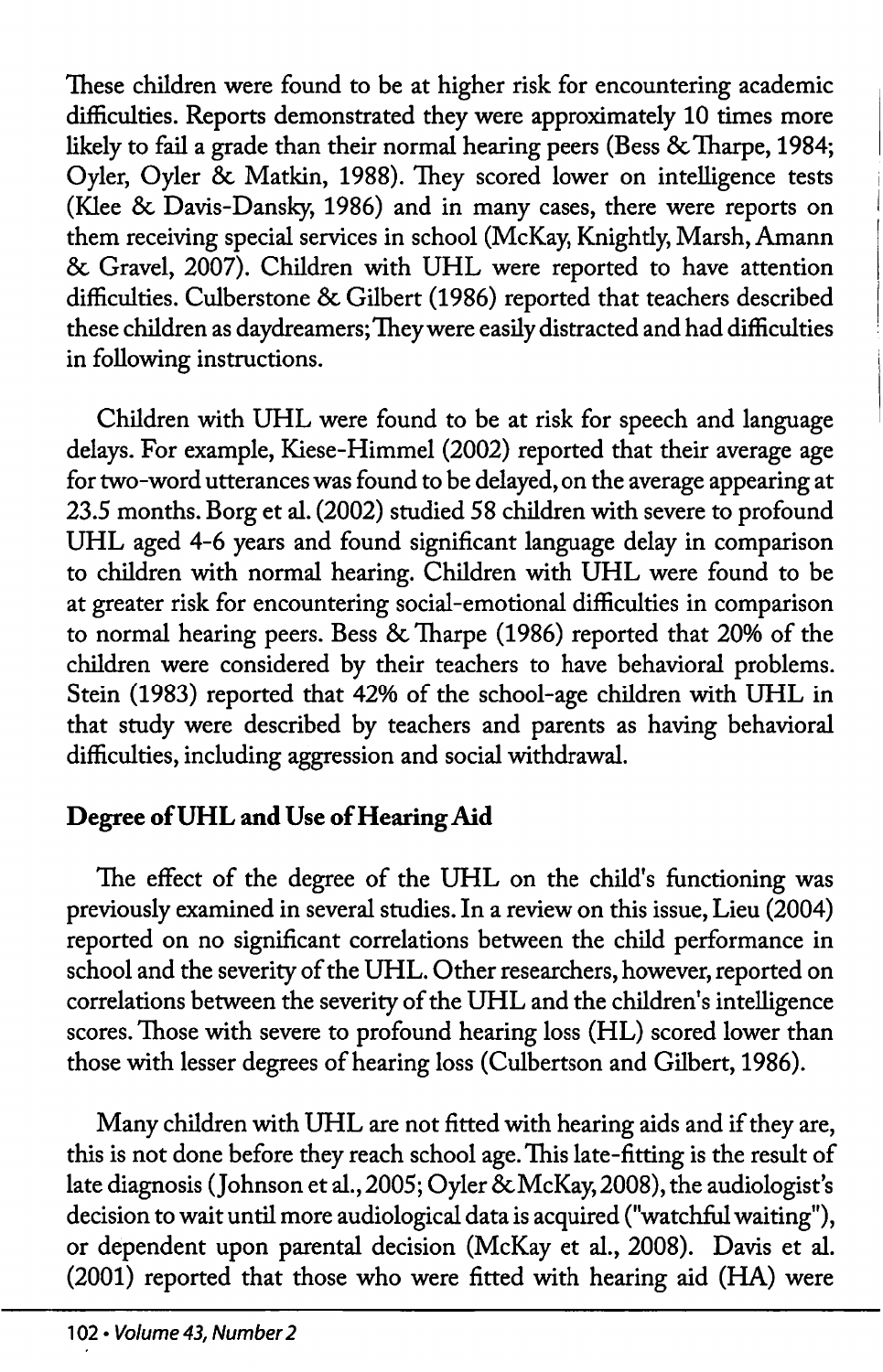those with poorer hearing and at age 5, only 50% of the children are fitted with HA. According to the American Academy of Audiology Pediatric Amplification Protocol (2003), the use of HA should be considered on the basis of the individual's level of functioning. Thus, the recommendation for HA does not comprehensively cover everybody with UHL, since there is no clear-cut evidence to support this need (McKay, Gravel & Tharpe, 2008). Yoshinaga-Itano, Johnson, Carpenter and Brovm (2008) claimed that the rejection of the amplification by children with UHL has become common as a result of the late identification of the hearing loss. Since many of the children were only identified as having hearing loss after the age of five, a lack of auditory stimulation for many years might have impacted their ability to develop auditory skills.

Kiese-Himmel (2002) reported that the children in their study with UHL who used HA showed no language delay. The benefit and satisfaction from the use of HA is dependent upon the degree of hearing loss. A survey on the use of HA among children with UHL reported that of the 27 children who were fitted with HA, 26% used the HA all the time, 4% used it only at school and 50% did not use it at all (Davis, Reeve, Hind & Bamford, 2001). Most of the children who used HA and were satisfied with them were those having moderate to severe HL or better. Those having more serious hearing loss did not benefit from the HA (McKay, 2002).

In previous studies. Most (2004,2006) examined the effect of the degree of the hearing loss on the functioning of children in school in both the Jewish and the Arab sectors in Israel. The children were evaluated by using a teacher questionnaire - the Screening Instrument for Targeting Educational Risks (SIFTER). The results of both studies demonstrated that the children with UHL, and those with mild hearing loss, functioned significantiy lower than children with poorer hearing status. The author explained these results by the fact that essentially, these children "missed out" on any benefits, having receiving neither audiological nor academic support. In most cases, the teachers were unaware that these children had hearing difficulties.

On the basis of the previous research, which was conducted mainly on English-speaking children and showed the adverse effect of UHL on various developmental aspects such as academic, communication and socialemotional domains, the aim was to focus upon this population and examine the school functioning of children with UHL. Thus, the purpose of the present study was to assess the school functioning of children with UHL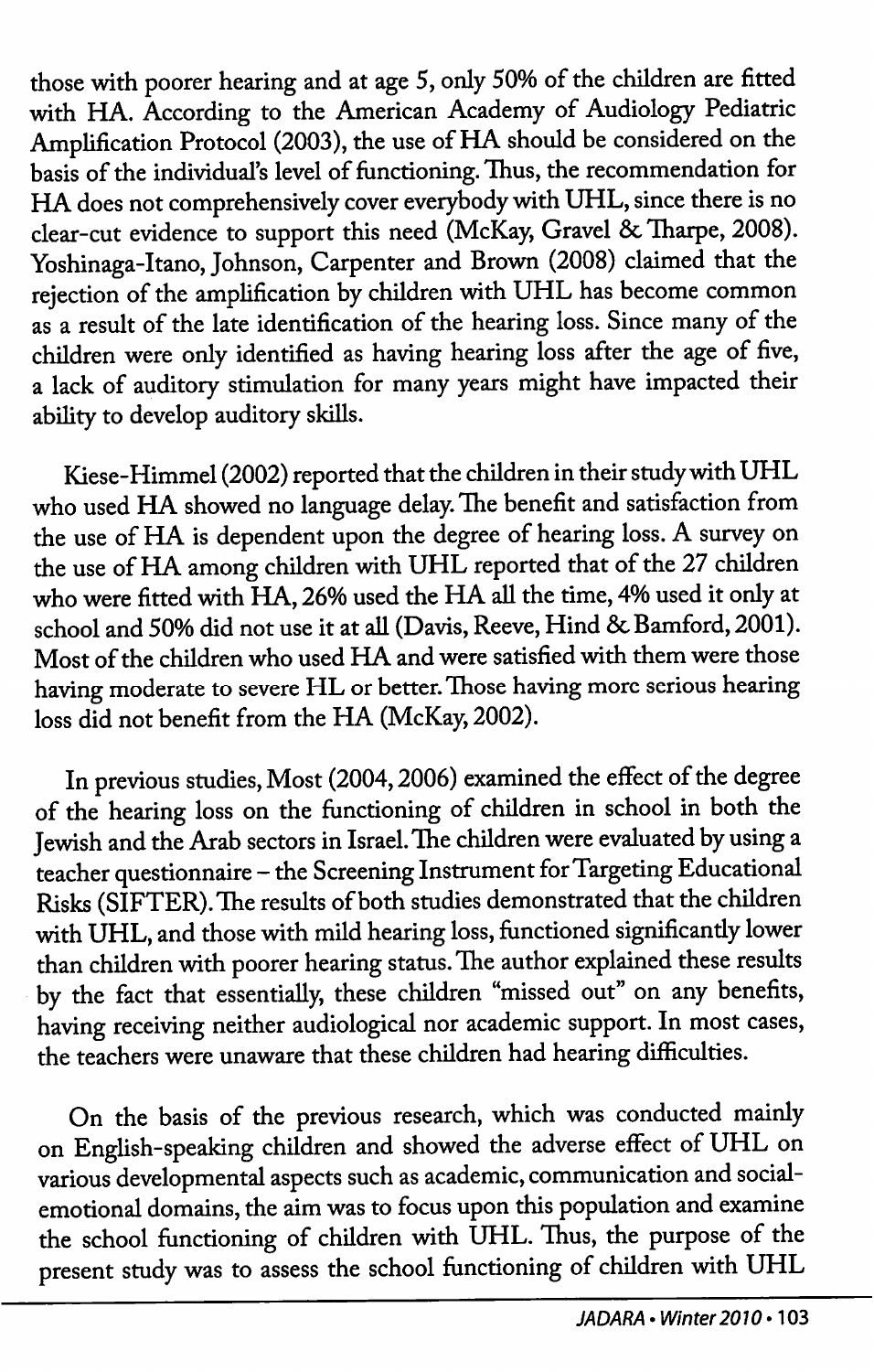in comparison to the functioning of their hearing classmates. The effect of the degree of hearing loss and the use of hearing aids were assessed as well. Three hypotheses were developed for the study: (a) The children with UHL would demonstrate a poorer performance in the different domains of school functioning in comparison to the hearing children; (b) Among the children with UHL, there would be correlation between the degree of hearing loss and the school functioning; and (c) The children with hearing aids would perform better than those not using hearing aids.

# Method

## Participants

The study consisted of 47 children with a mean age of 10.89 years (SD = 2.55). Of this sample, 33 children had unilateral hearing loss and 14 had normal hearing in both ears. Unilateral hearing loss was defined as an average pure tone threshold of < 20 dBHL in the good ear and > 20 dBHL in the poor ear. Average pure tone threshold was calculated in the following frequencies: 500Hz, 1 kHz, and 2 kHz. The children's average pure tone threshold in the good ear was 17 dBHL  $(SD = 4.30)$ . The children's average pure tone threshold in the poor ear was above 55 dBHL ( $M = 79.1$ , SD = 13.3). Twelve of the children were fitted with hearing aids in the poor ear but only six used them consistently, and two did not use them at all. Twenty-one were not fitted with hearing aids at all. All of the children attended school in regular school systems with hearing children. Eight of them attended classes with younger children (chronological age). Fifteen of the children were reported by their teachers as having additional difficulties such as learning and or attention deficits.There were 14 children with normal hearing (average pure tone threshold of < 20 dBHL in both ears). These children were classmates of some of the children with the unilateral hearing loss. According to their teachers, these children had no known disabilities

# Instrument

The Screening Instrument for Targeting Educational Risk (SIFTER) questionnaire was used to assess the children's performance in the schools. Anderson (1989) designed the SIFTER to evaluate children's functioning in the classroom and to identify those students educationally at risk, possibly as a result of hearing problems. The SIFTER is comprised of a written questionnaire completed by the child's teacher. The teacher rates the child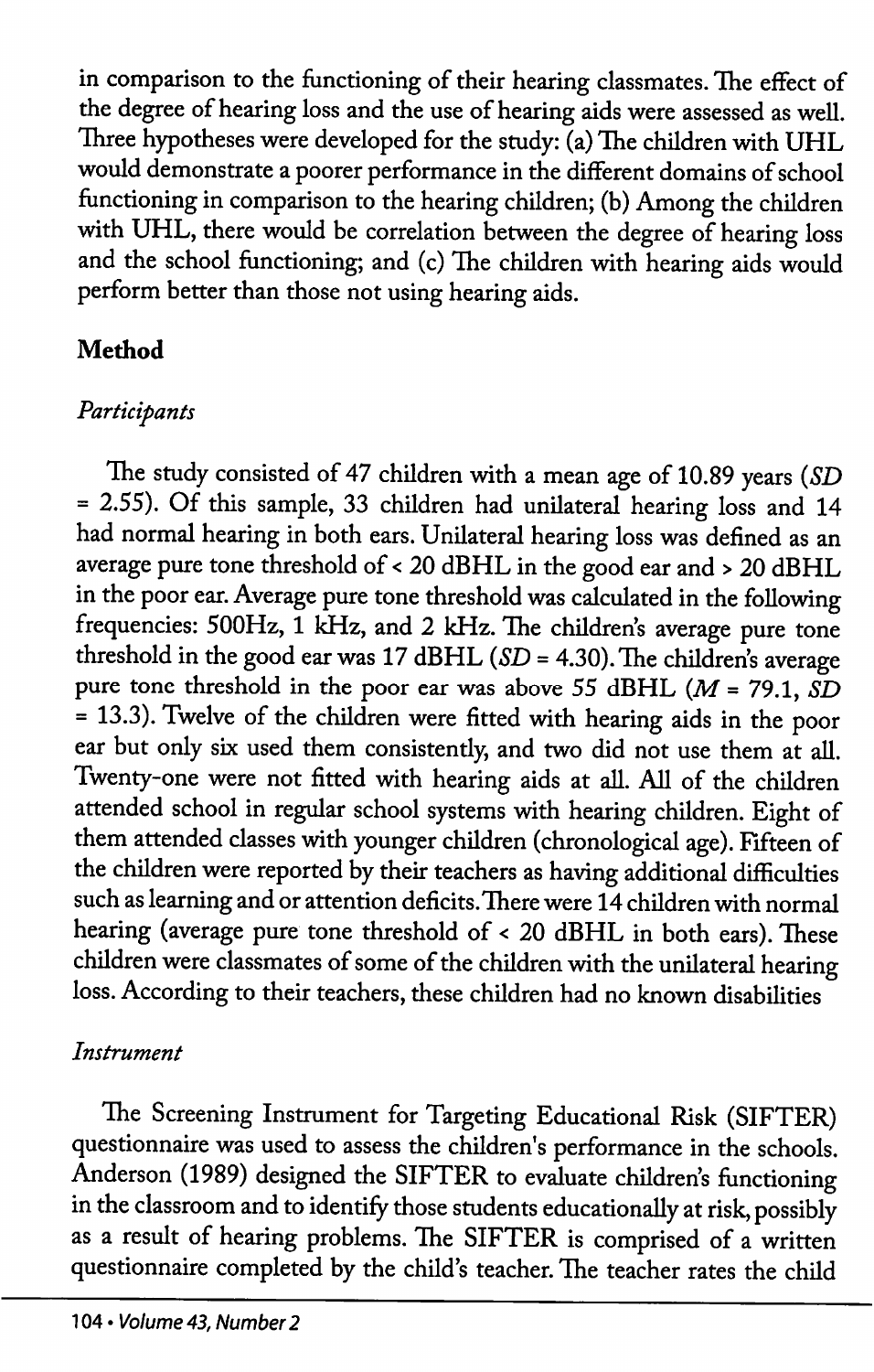in comparison to the other children (the average child) in the class. The instrument includes 15 questions divided into five domains of 3 questions each: academics (e.g.,"What is your estimate of the student's class standing in comparison of that of his/her classmates?"), attention (e.g.,"How distractible is the student in comparison to his/her classmates?"), communication (e.g., "How do the student's vocabulary and word usage skills compare with those of other students in his/her age group?"), class participation (e.g., "How often does the student volunteer information to class discussions or in answer to the teacher's questions?") and school behavior (e.g., "Does the student demonstrate any behaviors that seem unusual or inappropriate compared to other students?"). The teacher evaluates each question on a 5-point scale ranging from below average (1) to above average (5). Higher scores indicated more adaptive functioning.

The total of the three scores in each content domain reflects the child's functioning in that domain. The totaled scores for each domain can be plotted on a chart that indicates pass, marginal or fail. The SIFTER is brief and can be completed in a relatively short period of time. The Hebrew version of the SIFTER was used in a previous study (Most, 2004).

The reliability values for each the five domains were calculated. The five coefficients of internal consistency (Cronbach alpha) were high: .79 for academics, .93 for attention, .86 for communication, .79 for participation, and .86 for behavior.

#### Procedure

The children were recruited via the SHEMA Organization for the Education and Rehabilitation of Children and Youth with Hearing Impairement, with parental consent. SHEMA is a non-profit association which assists school-age children (aged 7-18 years) with hearing loss. SHEMA supports the children and their teachers during school hours and during extra-curricular activities. This organization receives the names of any children who fail the routine hearing screening test administered to all first graders on a national basis. SHEMA has several branches, and the present data was collected in the northern branch, located in Tiberias. The children recruited were those with UHL who were enrolled in general elementary schools.Their teachers were approached and asked to fiU out the questionnaire. Only teachers who knew the children for at least six months were approached.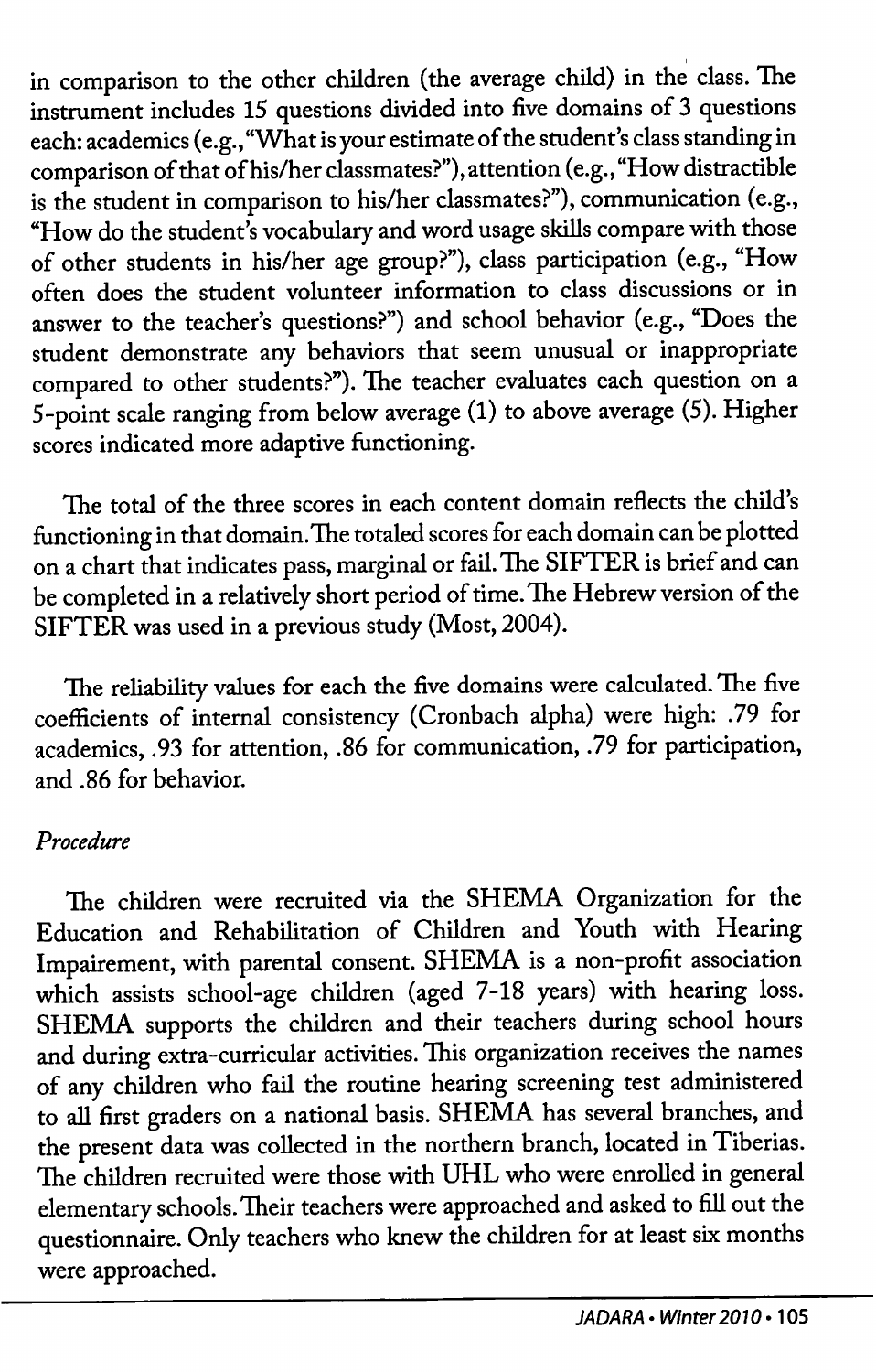SIFTER questionnaires were given to each teacher and the teacher was asked to evaluate the child with hearing loss. In addition, the teachers were asked to report on the child's marks in Hebrew and mathematics. Data collection also included demographic information contained in the SHEMA files for the children with hearing loss which related to their degree of hearing loss, the use of sensory aids and additional difficulties.

The teachers were asked to complete the SIFTER questionnaire for an additional child with normal hearing from the same class as the child with hearing loss. The child with normal hearing was selected from the class roster: the 14\* child on the list was selected, provided that according to the teacher's report, the child was known not to have any additional difficulties. Whenever the 14<sup>th</sup> child had additional difficulties, another child was selected. Only 14 teachers completed the questionnaire for the additional child with normal hearing.

#### Results

Table 1 presents the mean, standard deviations and  $t$  values of the SIFTER scores for each of the five domains and for the total score for the two groups: children with normal hearing and children with UHL. As can be seen from the table, the children with normal hearing scored significantly better in all the SIFTER domains than the children with UHL.

Each individual child's scores in the five domains were plotted on a chart to assess a passing, failing or marginal score in each domain. Table 2 presents the percentage of children in the pass category and the percentage of children in the combined marginal and fail categories for each of the groups (normal hearing and UHL). Fisher's exact test was used to evaluate the differences in the proportions of percentages of pass versus the percentages of the combined marginal and fail categories in each of the domains between the two groups.The results revealed significant differences in the following domains: attention, communication, class participation and behavior. Within the UHL group, there were more children that fit into the combined marginal and fail category than those within the normal hearing group that fit into this combined category.

There were two subgroups within the group of children with UHL with regards to additional difficulties: 18 children (out of the 33) did not have any other known difficulties, while the other 15 were reported as having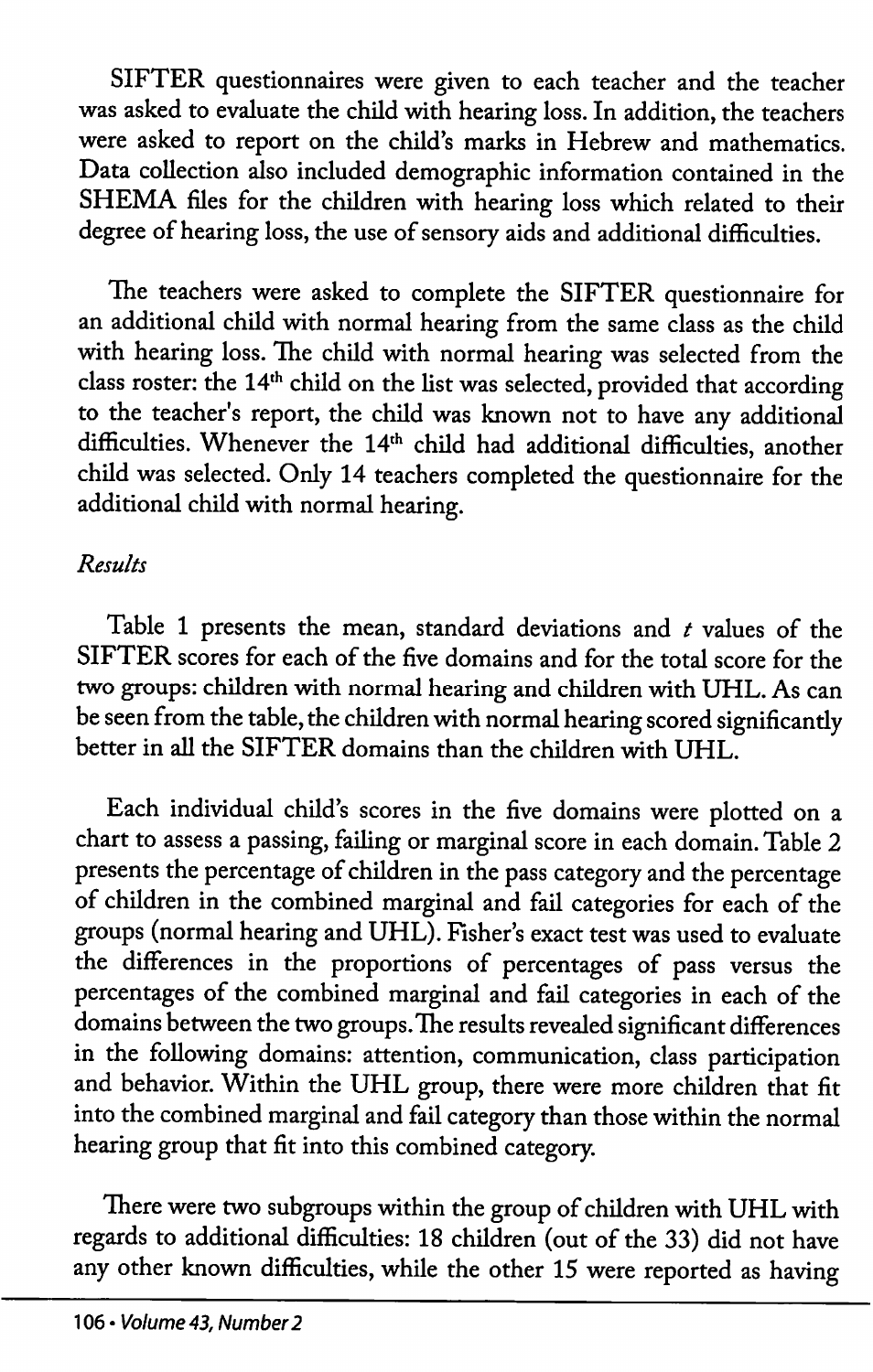additional difficulties such as learning and/or attention difficulties. The performance of the children with UHL with no additional difficulties was compared to that of the children with normal hearing. Table 3 presents the mean standard deviation and the obtained *t*-test values in each of the SIFTER domains. As can be seen from the table, significant differences between the groups surfaced in all of the domains.The children with normal hearing received higher scores.

Table 4 presents the percentage of children in the pass category and the percentage of children in the combined marginal and fail category for each of the groups (normal hearing and UHL with no additional difficulties). Fisher's exact test was used to evaluate the differences between the two groups with regard to the proportion of the percentages of pass versus the percentages of the combined marginal and fail category in each of the domains. The results revealed significant differences in the following domains: communication, class participation and behavior. More children within the UHL group fit into the combined marginal and fail category than those within the normal hearing group that fit into this combined category.

Within the group of children with UHL, there were two subgroups regarding hearing aid use: 12 children were fitted with hearing aids and 21 did not have hearing aids. T-test analyses were conducted to compare the SIFTER scores of the children with and without hearing aids. These analyses revealed no significant differences between these two subgroups in all 5 domains ( $p > .05$ ).

Pearson correlations were conducted to evaluate the correlations between the severity of the UHL and the SIFTER scores. These analyses revealed no significant relations between the degree of UHL and the SIFTER scores in all five domains ( $p > .05$ ).

In addition to the SIFTER scores, there were data regarding the children's grades in mathematics and in Hebrew for 19 of the children with the UHL (out of 33). Pearson correlation analyses were conducted in order to examine the correlations between these grades and the SIFTER scores. Table 5 presents the obtained  $r$  values between the SIFTER scores in each of the five domains and the grades in mathematics and Hebrew.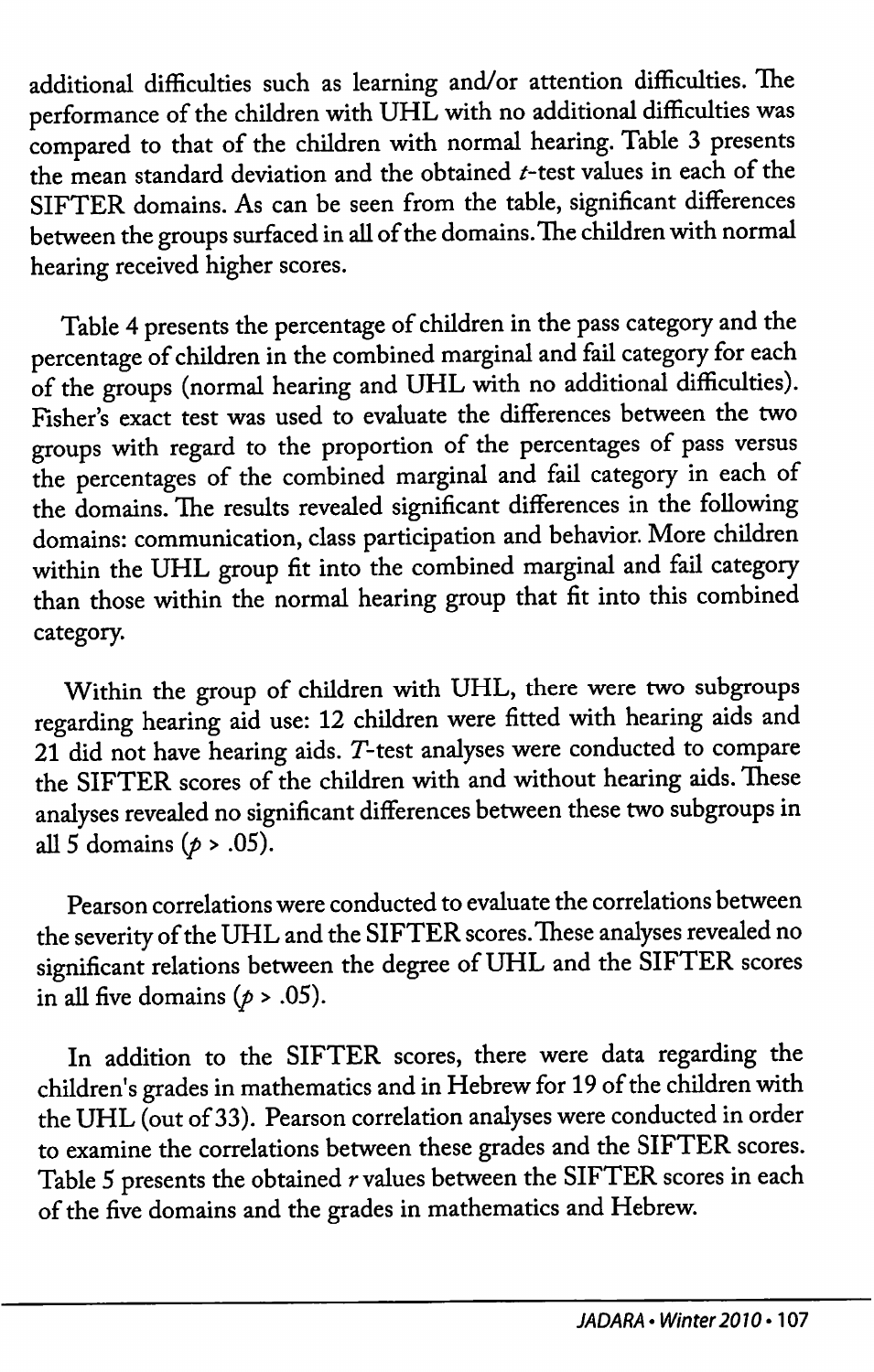### Discussion

The present study compared the class performance of children with UHL to children with normal hearing. The results demonstrated significant differences between the two groups in all of the SIFTER domains: academics, attention, class participation, communication and school behavior. The results of the present study were consistent with findings from previous research (Most, 2004, 2006). In these previous studies, children with unilateral and mild hearing loss demonstrated poorer performance in comparison to children with poorer hearing loss. Likewise, other studies have demonstrated the negative effect of minimal or unilateral hearing loss on children's functioning (Bess et al., 1986; Blair, Peterson 8c Viehweg, 1985; Oyler, Oyler, 8cMatkin, 1988).

The children with only minimal or UHL received considerably fewer support services. In most cases, they experienced no intervention or therapy, and teachers generally remained unaware of the negative effects that such a hearing loss might have on their class performance. Perhaps this paucity of support was linked to the fact that the performance level of these children was lower than their capacity.

Since some children in the UHL group were reported as having additional difficulties, the performance of those with no supplementary difficulties was compared to those with normal hearing. In this comparison as well, the results still showed disparities in the performances of the two groups. The children with UHL performed less well than the children with normal hearing. Therefore, it seems that the poor performance was a result of the hearing loss. Children with UHL have difficulties in listening when there is background noise and they find it difficult to localize the sounds (Bess, Tharpe & Gibler, 1986). These auditory skills are of particular importance in the classroom environment where there is background noise and children are talking from different directions. Consequently, the children with UHL miss much of the formal as well as informal information, and this affects their performance in the various domains in class.

When referring to the children with UHL and additional difficulties, it is not clear whether the difficulties reported by the teachers were a result of hearing loss or whether they were additional difficulties, not associated with the hearing loss. The difficulties were mostly related to attention or learning and as mentioned above, these difficulties may arise from UHL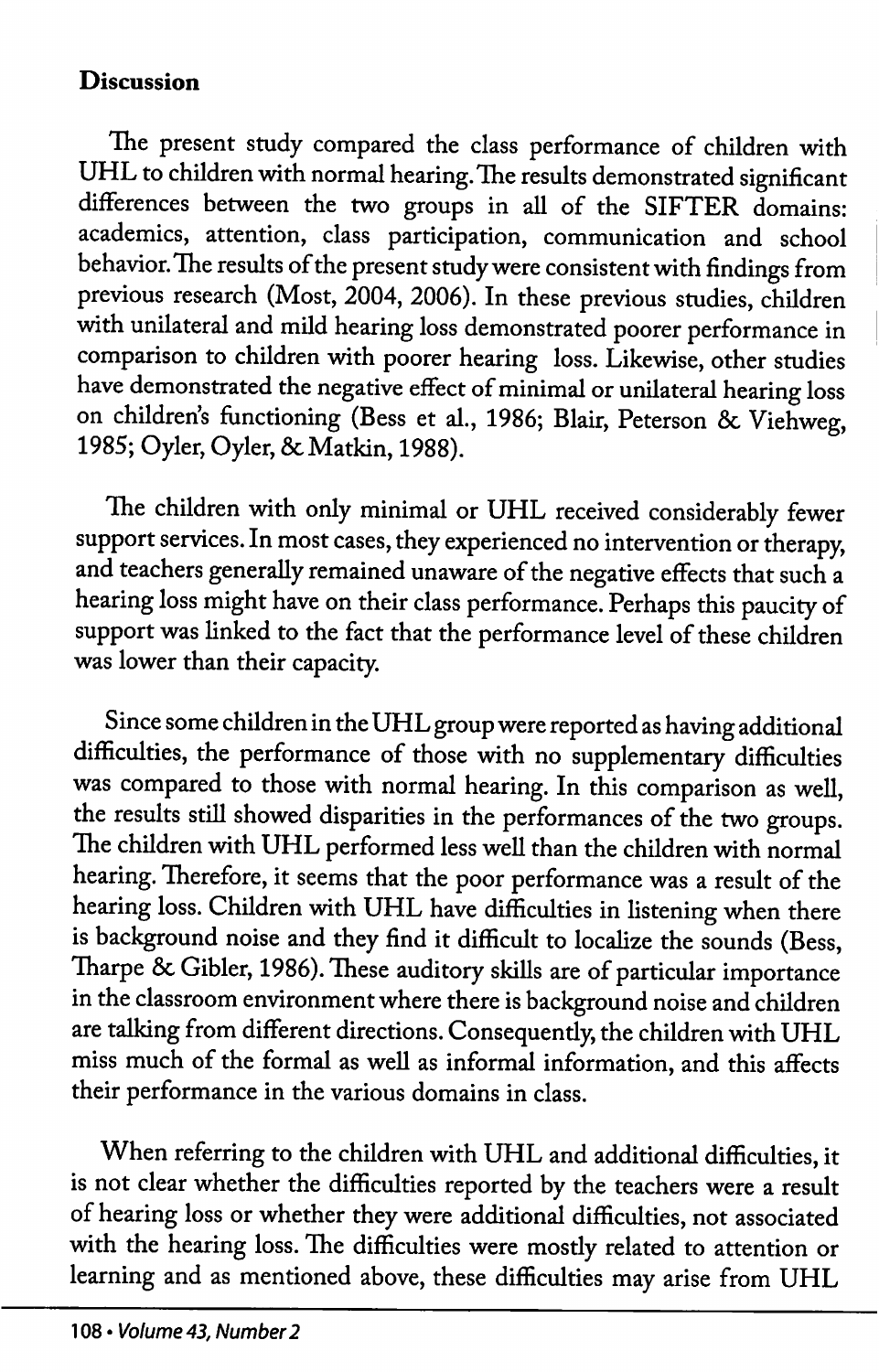and the communication difficulties might be misinterpreted as learning difficulty.

It should also be noted that there were teacher reports describing social, emotional and behavioral difficulties for 21 children out of the 33 children with UHL. The teachers reported violence, isolation, low self-esteem and shyness. These reports supported previous reports on social-emotional and behavioral difficulties (Bess et al., 1986). Oyler and McKay (2008) claimed that if it is necessary for a child to make a constant effort to listen, the child may feel insecure or left out. Consequendy, the child may become withdrawn and isolated.

Beyond the comparison between the two hearing status groups, this study also investigated the correlations between the severity of hearing loss and the school performance of the children with the UHL. The hypothesis was that as the children's hearing loss becomes greater, they will demonstrate lower classroom performance. The results did not show any significant correlations to support this hypothesis. It appears that when the child relies only on one ear it affects their performance in class. Thus, performance is affected by the fact that the child relies on one ear but the severity of loss in the poor ear is not significant. It is possible that these insignificant results were due to the fact that all the children in the present study had UHL greater than 55 dBHL.Thus, all the children had moderate to profound hearing loss and 28 out of the 33 children had severe to profound hearing loss. Future research should also include individuals with mild to moderate UHL, and then it will be possible to realistically examine this effect upon the performance. It is possible that better hearing in the poor ear improves performance.

The effect of the use of sensory aids was examined as well. It was predicted that children with hearing aids would perform better than children without hearing aids. The results did not support this hypothesis. It is possible that since most of the children in the present sample had from severe and profound UHL, the HA was not beneficial. Although the literature supports the difficulties the children may encounter, there is no existing evidence to support amplification for all children with UHL (McKay, Gravel & Tharpe, 2008). Yoshinaga-Itano et al. (2008) claim that conventional HAs are not sufficient to access conversational speech in profound UHL, and thus, this raises the possibility that the quality of sound can interfere with the good quality of the good ear. In addition, Kiese-Himmel (2002) reported that there was limited or no HA use with severe or profound losses. Kiese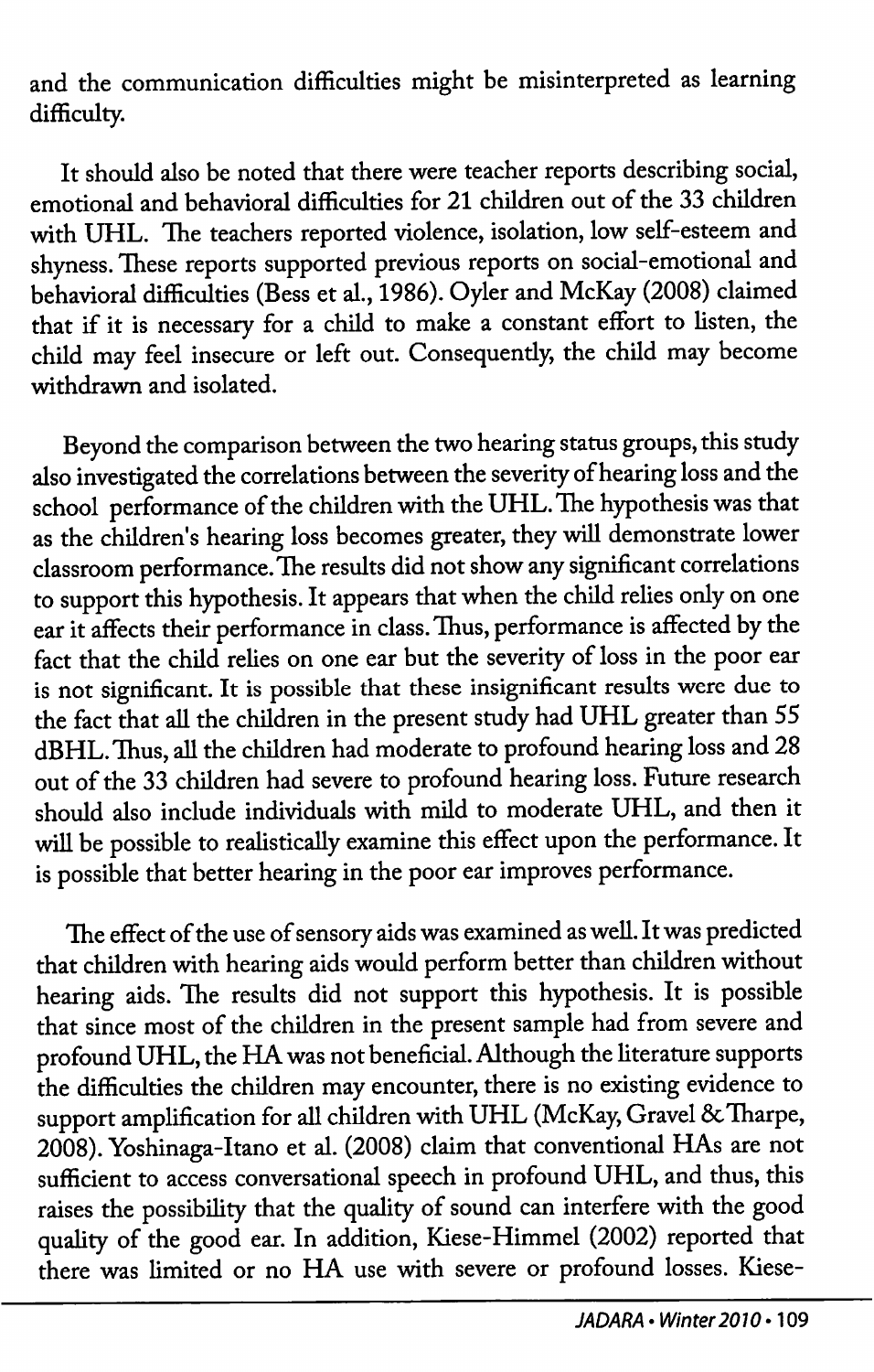Himmel (2002) further claimed that amplification is efficient only as long as the difference between the two ears is not too great. Future research should examine the effect of other technologies on the children's performance in class, such as bone-anchored hearing aids (BAHA) for children older than 5 years of age, contralateral routing of signal (CROS) hearing aid, or other sensory aids such as FM systems (Oyler & McKay, 2008).

The present findings substantiate findings of previous studies that suggest that professionals and educators should be increasingly sensitive to the adverse effects of a minimal or UHL on the child's functioning within the educational system, and they should then provide the necessary services.They should be aware of the importance of treating the classroom acoustically and optically and should receive comprehensive in-service training with regard to the everyday problems the child with UHL might encounter in school. It is important to follow up on such children in school and intervene in the case of those who fail in some domains. Future research should collect data from the children as well in order to increase knowledge on the effect of the UHL on performance in the various academic and social domains in class.

#### Contact Information

Tova Most School of Education Tel Aviv University Israel 69978 tovam@post.tau.ac.il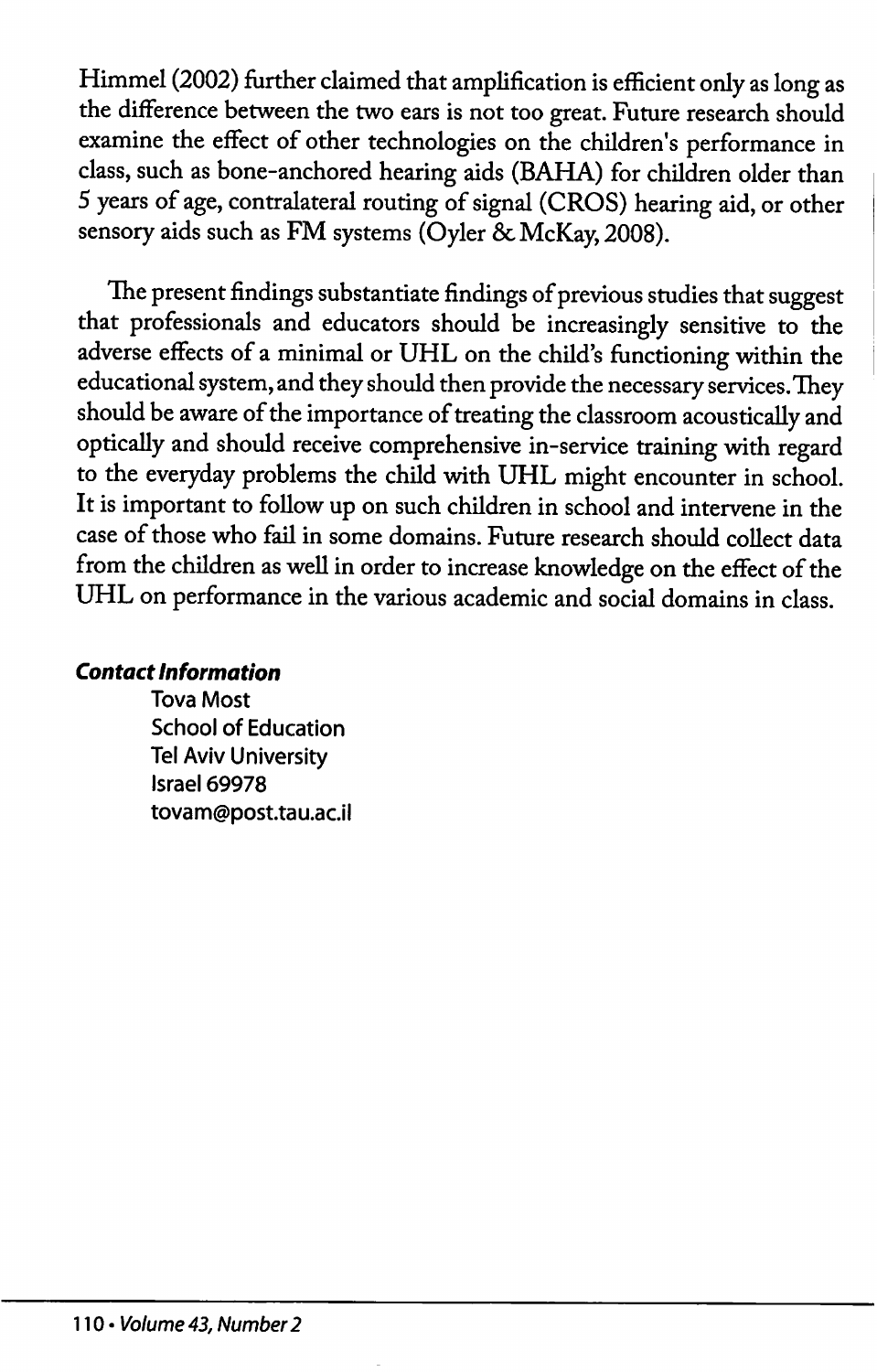### References

- American Academy of Audiology Pediatric Amplification Protocol. (2003). Reston, VA: Author.
- Anderson, K. (1989). SIFTER. Tampa, FL: Educational Audiology Association.
- Bess, F. H. & Tharpe, A. M. (1984). Unilateral hearing impairment in children. Pediatrics, 74, 206-216.
- Bess, F. H. & Tharpe, A. M. (1986). Case history data on unilaterally hearing-impaired children. Ear & Hearing, 7(1), 14-19.
- Bess, F. H.,'Iharpe, A. M. & Gibler, A. M. (1986). Auditory performance of children with unilateral hearing loss. Ear & Hearing, 7, 20-26.
- Blair, J., Peterson, M. E. 8c Viehweg, S. H. (1985). The effects of mild sensorineural hearing loss on academic performance of young school-age children. Volta Review, 93,87-93.
- Borg, E., Risberg, A., McAllister, B., Undemar, B. M., Edquist, G., Reinholdson, A., Wiking-Johnsson, A. 8c Willstedt-Svensson, U. (2002). Language development in hearing-impaired children: Establishment of a reference material for a "Language test for hearing-impaired children", LATHIC. International Journal of Pediatric Otorhinolaryngology, 65(1), 15-26.
- Culberstone, J. L. 8c Gilbert, L. E. (1986). Children with unilateral sensorineural hearing loss: Cognitive, academic and social development. Ear & Hearing, 7(1), 38-42.
- Davis, A., Reeve, K., Hind, S. 8c Bamford, J. (2001) Children with mild and unilateral hearing impairment. In R. C. Seewald & J. S. Gravel (Eds). A Sound Foundation Through Early Amplification. Proceedings of the Second International Conference (pp. 179-186). London: St. Edmundsbury Press.
- Feurstien, J. (1992). Mono-aural versus binaural hearing: Ease of listening, word recognition and attention effort. Ear and Hearing, 13,80-86.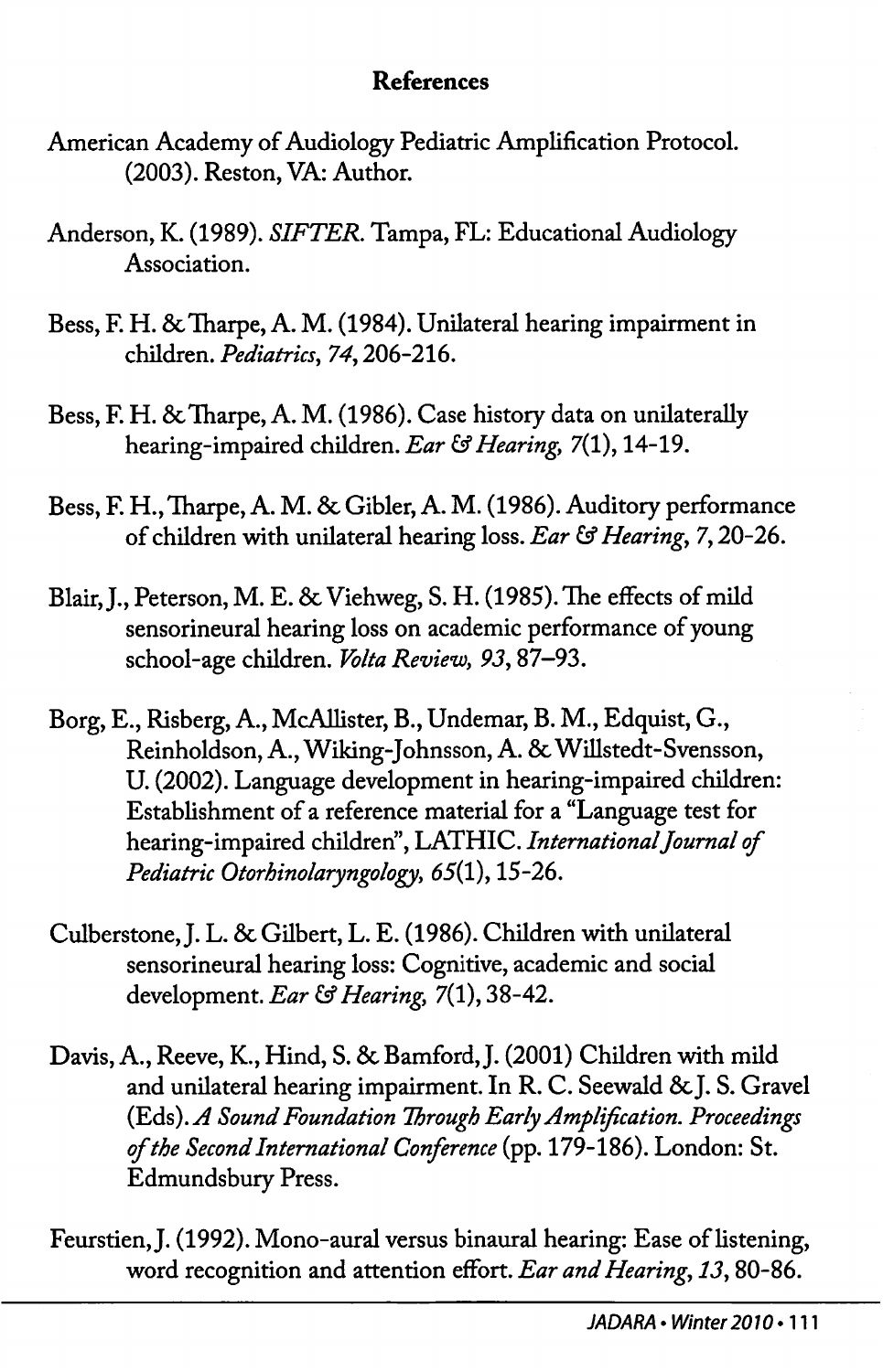- Gatehouse, S. & Noble, W. (2004). The speech, spatial and qualities of hearing scale (SSQ). International Journal of Audiology, 43,85-99.
- Hall, J. W., Grose, J. H., Buss, E. & Dev, M. B. (2002). Spondee recognition in two-talker masker and a speech-shaped noise masker in adult and children. Ear and Hearing, 159-165.
- Hawley, M. L., Litovsky, R. Y. & Culling, J. F. (2004). The benefit of binaural hearing in a cocktail party: Effect of location and type of interferer. Journal of the Acoustical Society of America, 115(2), 833-843.
- Johnson, J. L., White, K. R., Widen, J. E., Gravel, S., James, M., Kennalley, T., Maxon, A. B., Spivak, L., SuUivan-Mahoney, M., Vohr, B., Weirather, Y. & Holstrum, J. (2005). A multicenter evaluation of how many infants with permanent hearing loss pass a two-stage otoacoustic emissions/automated auditory brainstem response newborn hearing screening protocol. Pediatrics, 116,663-672.
- Kidd, G., Mason, C. R. & Rohtla, T. L. (1995). Binaural advantage for sound pattern identification. Journal of the Acoustical Society of America, 98,997-1006.
- Kiese-Himmel, C. (2002). Unilateral sensorineural hearing impairment in childhood: Analysis of 31 consecutive cases. International Journal ofAudiology, 41,57-63.
- Klee, T. & Davis-Dansky, E. (1986). A comparison of unilaterally hearing-impaired children and normal-hearing children on a battery of standardized language tests. Ear & Hearing, 7, 27-37.
- Lieu, J. (2004). Speech-language and educational consequences of unilateral hearing loss in children. Archives of Otolaryngology - Head and Neck Surgery, 130,524-530.
- McKay, S. (2002). To aid or not to aid: Children with unilateral hearing loss. Poster presented at the American Academy of Audiology Annual Convention, Philadelphia, PA.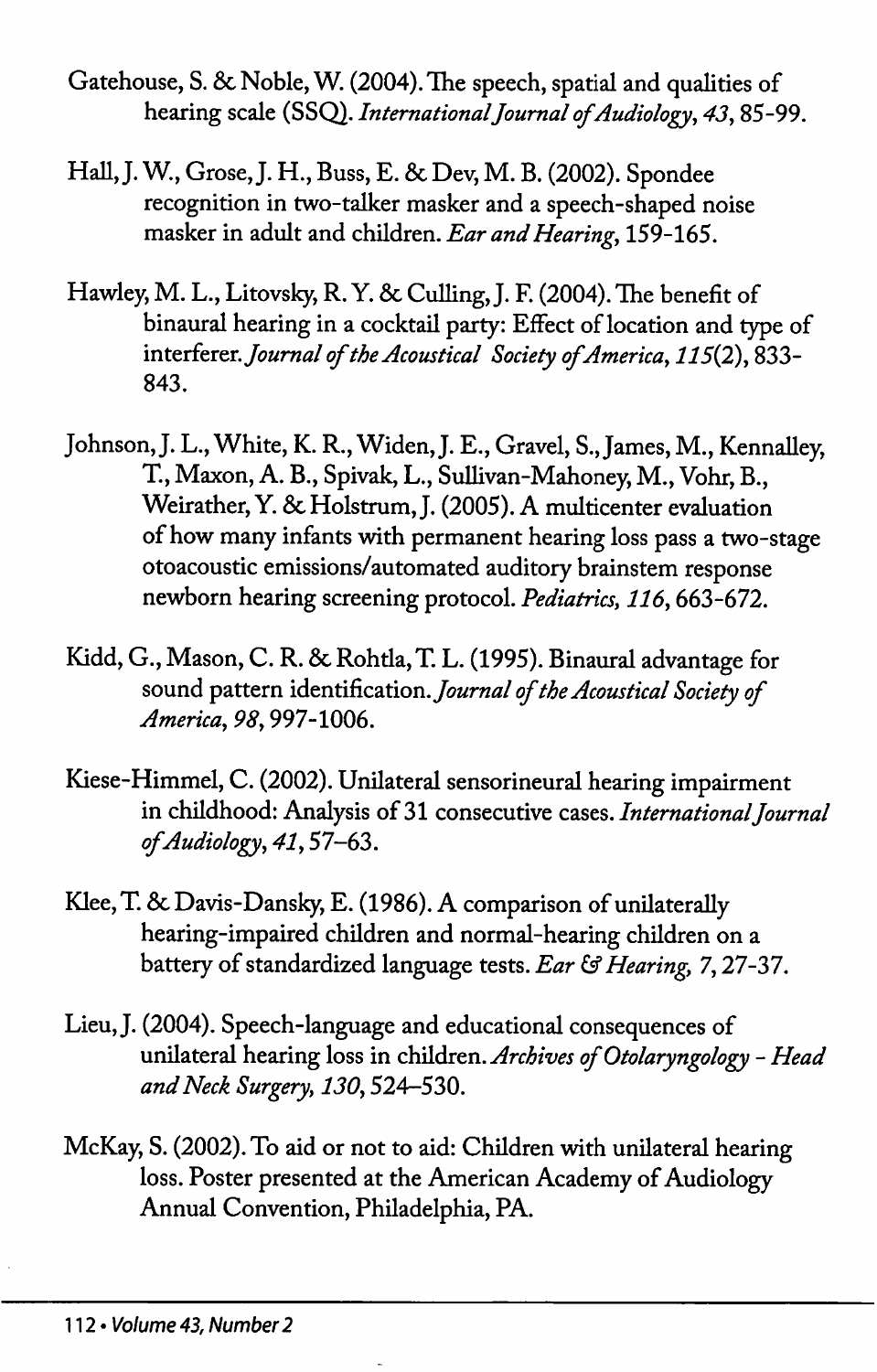- McKay, S., Gravel, J. & Tharpe, A. (2008). Amplification considerations for children with minimal or mild bilateral hearing loss and unilateral hearing loss. Trends in Amplification, 12, 43.
- McKay, S., Knightly, C., Marsh, R., Amann, C. & Gravel, J. S. (2007). Perceived Listening Difficulties in Children with Unilateral Hearing Loss. Poster presented at: A Sound Foundation through Early Amplification - International Conference. Chicago, IL.
- Mechner, G. T. & Davis, A. (2006). Bilateral or unilateral amplification: Is there a difference? A brief tutorial. International Journal of Audiology, 45 (supplement 1), S3-S11.
- Most, T. (2004). The effects of degree and type of hearing loss on children's performance in class. Deafness and Education International, 6(3), 154-166.
- Most,T. (2006). Assessment of school functioning among Israeli Arab children with hearing loss in the primary grades. American Annals of the Deaf, 155,327-335.
- Noble, W. & Gatehouse, S. (2006). Effect of bilateral versus unilateral hearing aid fitting on abilities measured by the Speech, Spatial and Qualities of Hearing scale (SSQ). International Journal of Audiology, 45,172- 181.
- Northern, J. & Downs, M. (1978). Hearing in Children. 2nd ed. Baltimore, MD: Williams & Wilkins Press.
- Oyler, R., Oyler, A. & Matkin, N. (1988). Unilateral hearing loss: Demographics and educational impact. Language, Speech, and Hearing Services in Schools, 19,201-210.
- Oyler, R. & McKay, S. (2008). Unilateral hearing loss in children: Challenges and opportunities. The ASHA Leader, 13(1), 12-15.
- Stein, D. M. (1983). Psychosocial characteristics of school-age children with unilateral hearing loss. Journal of the Academy of Rehabilitation Audiology, 16,12-22.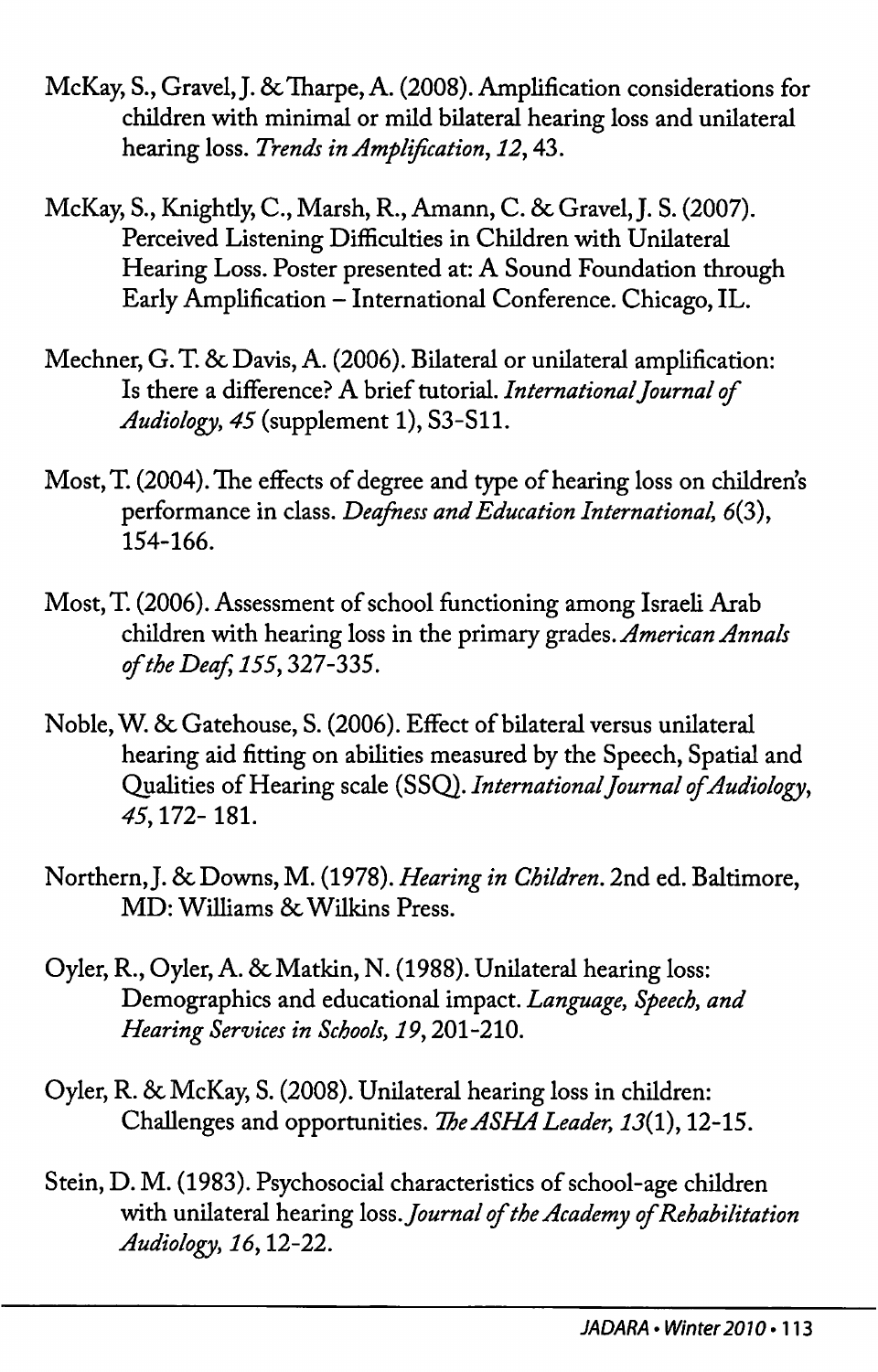- Tyler, R. S,, Dunn, C. C., Witt, S. A. 6c Prece, J. P. (2003). Update on bilateral cochlear implantation. Current opinion in Otolaryngology and Head and Neck Surgery, 11, 388-393.
- Yoshinaga-Itano, C., Johnson, C., Carpenter, K. 6c Brown, A. (2008). Outcomes of children with mild bilateral hearing loss and unilateral hearing loss. Seminars in Hearing, 29(2), 196-211.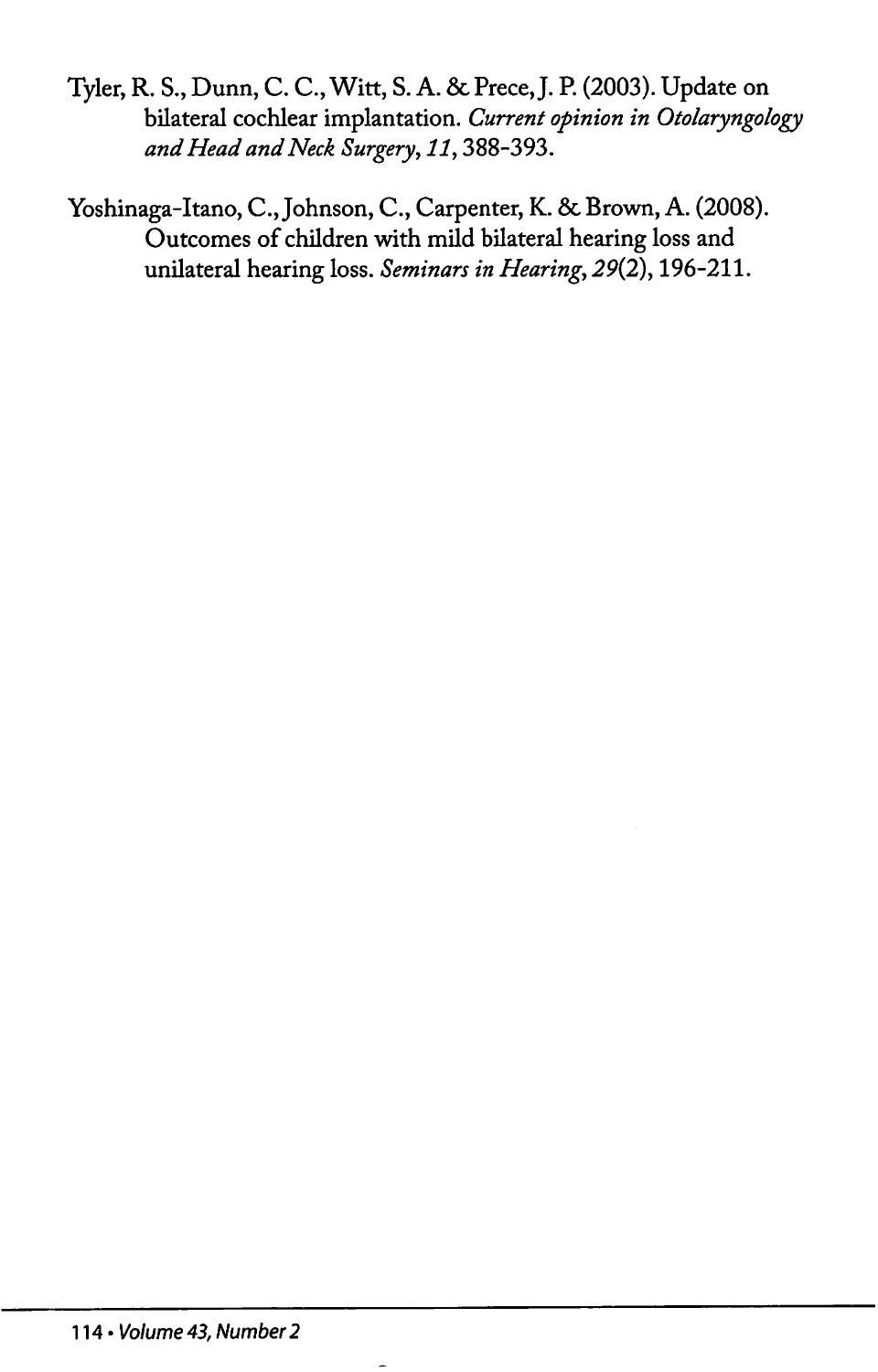|                      | Unilateral Hearing<br>Loss $(n=33)$ |      | Normal hearing<br>$(n=14)$ |      | t(45)     |
|----------------------|-------------------------------------|------|----------------------------|------|-----------|
|                      |                                     |      |                            |      |           |
|                      | M                                   | SD   | M                          | SD   |           |
| <b>SIFTER</b> scores |                                     |      |                            |      |           |
| Academics            | 3.43                                | 0.83 | 4.23                       | 0.76 | $3.10**$  |
| Attention            | 3.02                                | 1.12 | 4.00                       | 1.10 | $2.75***$ |
| Communication        | 3.19                                | 0.70 | 4.16                       | 0.79 | $4.17**$  |
| Participation        | 2.95                                | 0.93 | 4.00                       | 0.91 | $3.51**$  |
| Behavior             | 3.74                                | 1.08 | 4.61                       | 0.38 | $4.04**$  |
| Total                | 2.99                                | 0.76 | 3.81                       | 0.67 | 3.95***   |

## Table 1: SIFTER Domains and Total Scores for the Children With and Without Hearing Impairments

\*\*p<.01 \*\*\*p<.001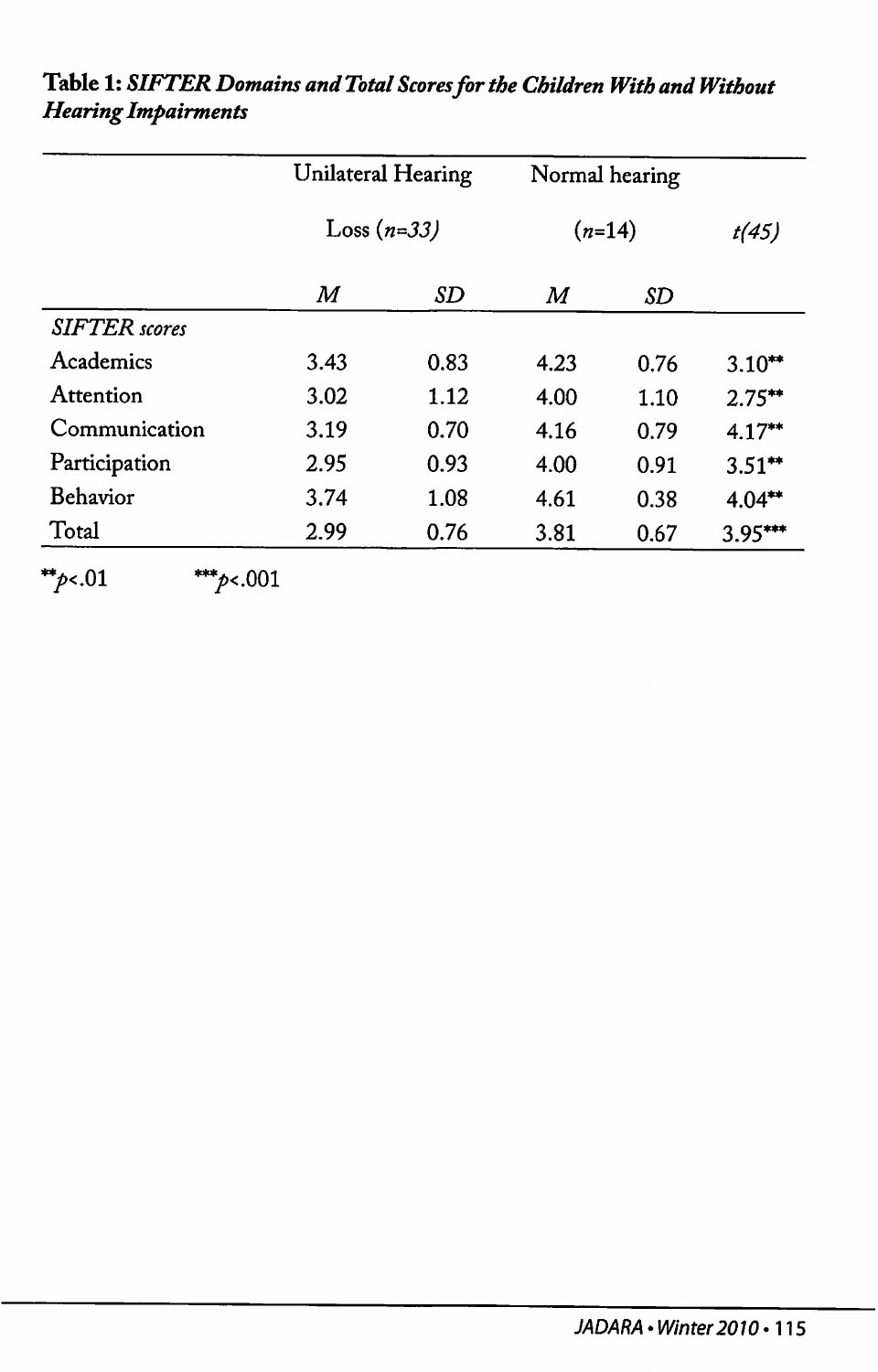|                                       | <b>Unilateral Hearing Loss</b> |       | Normal hearing     |        |
|---------------------------------------|--------------------------------|-------|--------------------|--------|
|                                       | Fail &<br>Marginal             | Pass  | Fail &<br>Marginal | Pass   |
| Academics                             | 36.36                          | 63.64 | 7.69               | 92.31  |
| Attention*                            | 42.42                          | 57.58 | 7.69               | 92.31  |
|                                       | 66.67                          | 33.33 | 7.69               | 92.31  |
| Participation**                       | 42.42                          | 57.58 | 0.00               | 100.00 |
| Behavior*                             | 36.36                          | 63.64 | 0.00               | 100.00 |
| ** $p < .01$<br>$\overline{p}$ + 0.05 |                                |       |                    |        |

#### Table 2: Breakdown (%) of Each Group into Failing & Marginal, and Passing Categories for the Five SIFTER Domains

 $\mathcal{L}(\mathcal{L}^{\text{max}})$  and  $\mathcal{L}^{\text{max}}$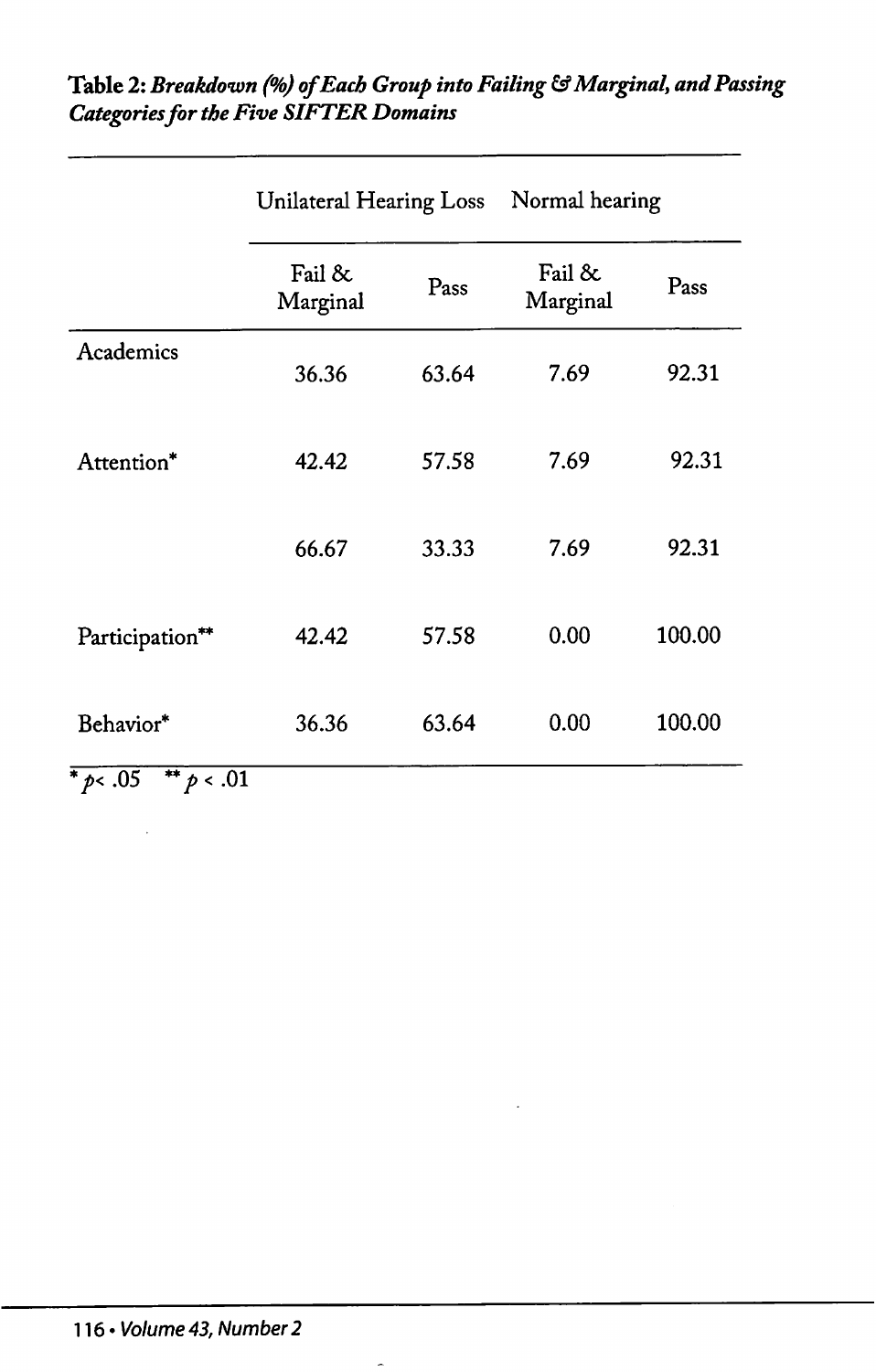|          | Mathematics mark |
|----------|------------------|
| $0.6***$ | $0.8***$         |
| 0.3      | $0.6***$         |
| $0.5*$   | $0.6*$           |
| 0.4      | $0.7***$         |
| 0.04     | 0.4              |
|          |                  |

Table 3: Pearson Correlations between SIFTER Ratings and Academic Marks in Hebrew and Mathematics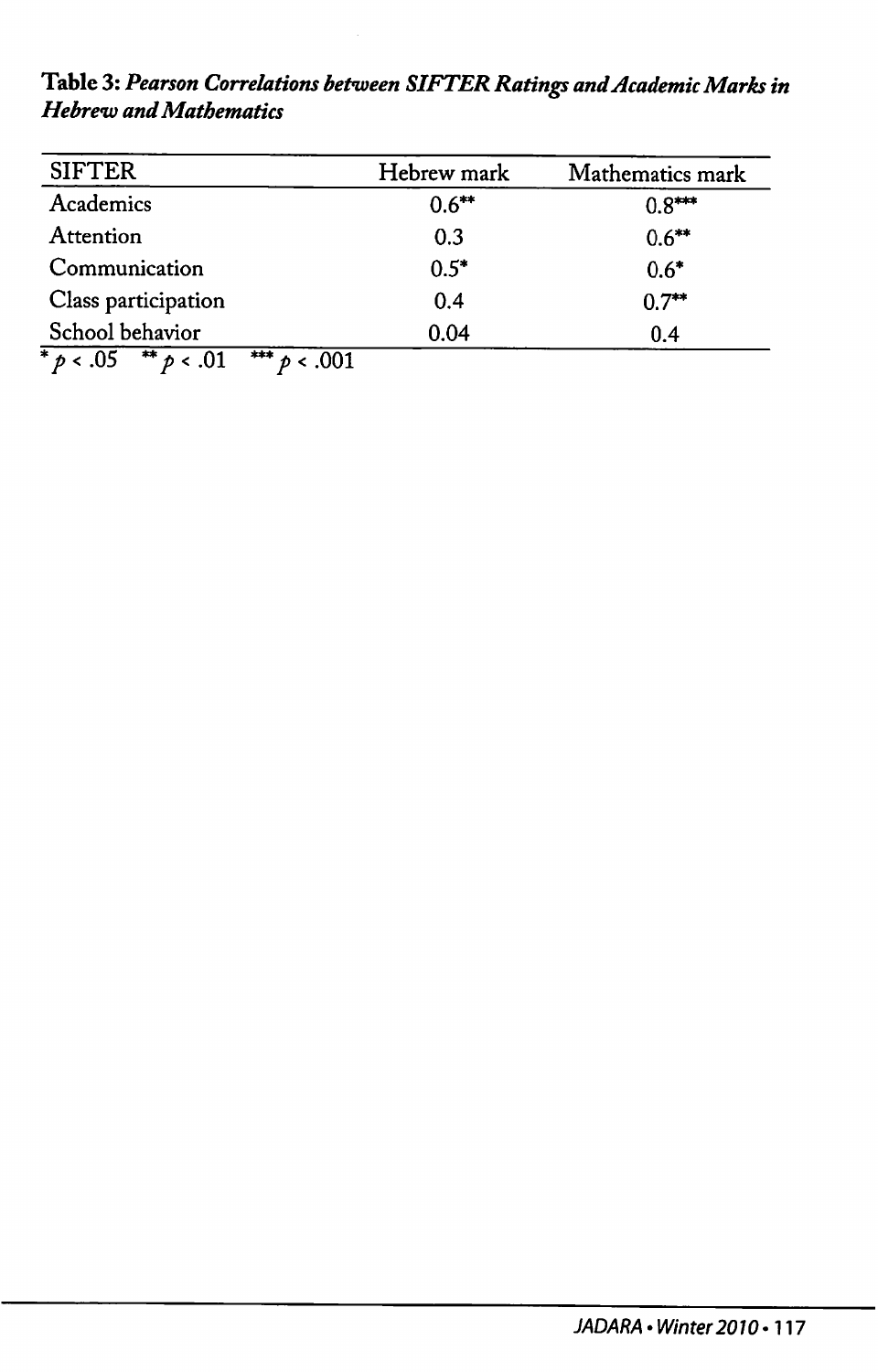|                                                | Unilateral Hearing<br>Loss (without<br>additional difficulties)<br>$(n = 18)$ |           | Normal hearing<br>$(n = 14)$ |      | t(30)     |
|------------------------------------------------|-------------------------------------------------------------------------------|-----------|------------------------------|------|-----------|
|                                                | M                                                                             | <b>SD</b> | $\boldsymbol{M}$             | SD   |           |
| <b>SIFTER</b> scores                           |                                                                               |           |                              |      |           |
| Academics                                      | 3.65                                                                          | 0.75      | 4.23                         | 0.90 | $2.18*$   |
| Attention                                      | 3.15                                                                          | 1.20      | 4.00                         | 1.05 | $2.05*$   |
| Communication                                  | 3.42                                                                          | 0.62      | 4.16                         | 0.73 | $2.96**$  |
| Participation                                  | 3.16                                                                          | 1.05      | 4.00                         | 0.74 | $2.35*$   |
| Behavior                                       | 3.7                                                                           | 1.14      | 4.61                         | 0.96 | $3.17***$ |
| $\frac{1}{2}$ + 01<br>$\frac{1}{\ast} p$ < .05 | ***<br>$\cdot .001$<br>D                                                      |           |                              |      |           |

Table 4: Means, Standard Deviations, and t Values for the SIFTER for the Unilateral with No Additional Difficulties and the Normal Hearing Participants

 $\overline{a}$